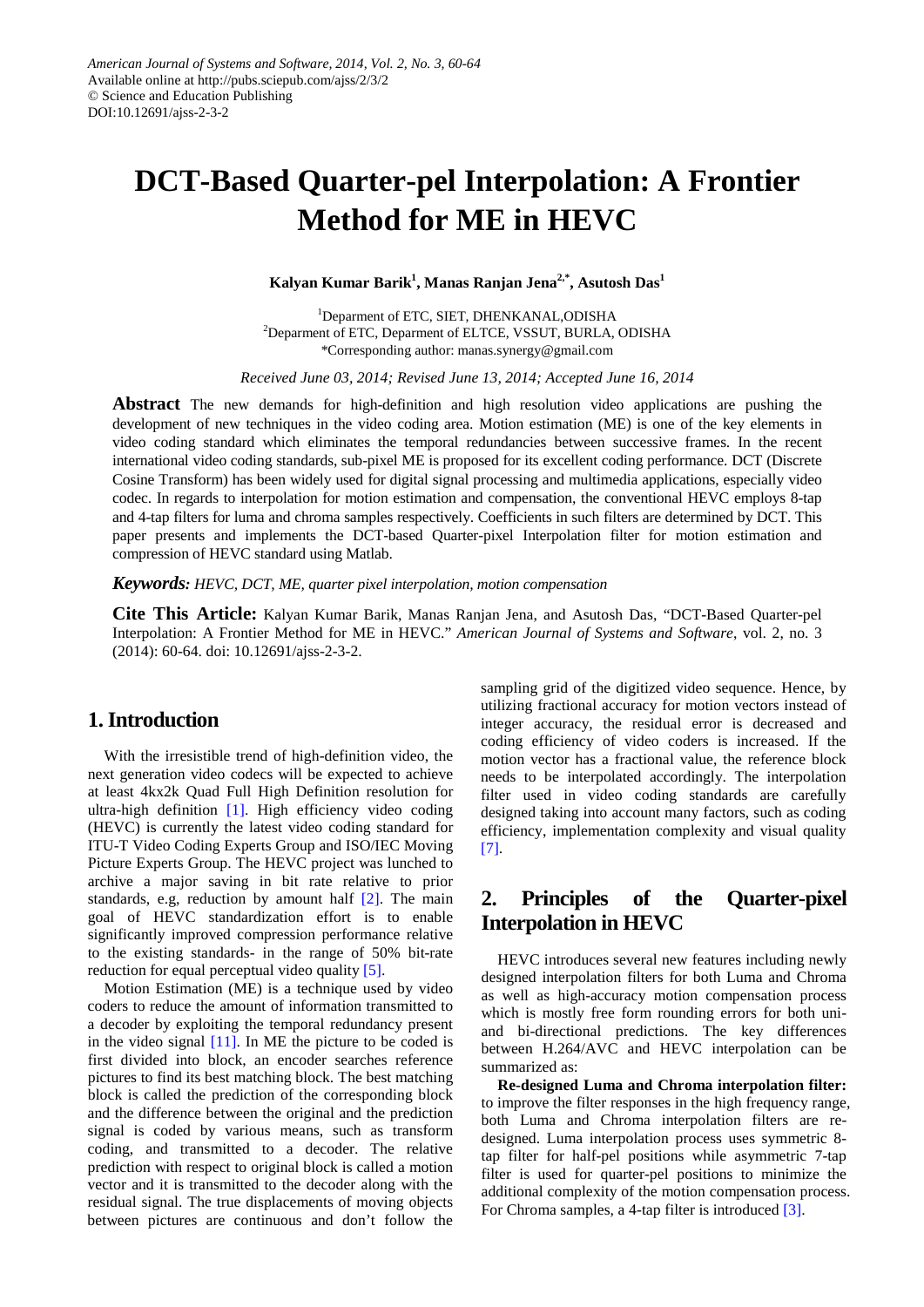**Non-cascaded process for quarter-pel positions:** rather than averaging two neighbouring samples, HEVC directly derives quarter-pel samples by applying two onedimensional filters similar to the half-pel center position in H.264/AVC. Since it is consistent for all quarter-pel positions, the inconsistency issues for different quarter-pel positions in H.264/AVC no longer exist in HEVC.

**High-accuracy motion compensation operation:** in HEVC, intermediate values used in interpolation are kept at a higher accuracy. In addition, the rounding of two prediction blocks used in the bi-directional prediction is delayed and merged with the rounding in the bi-directional averaging process. It should be noted that HEVC interpolation process guarantees that no 16 bits overflow at any intermediate stage happens by controlling the accuracy according to the source bit-depth.

Quarter-pixel interpolation is one of the most computationally intensive parts of High Efficiency Video Coding (HEVC) video encoder and decoder. In H.264 standard, a 6-tap FIR filter is used for half-pixel interpolation and a bilinear filter is used for quarter-pixel interpolation [\[4\].](#page-3-5) In HEVC standard, 3 different 8-tap FIR filters are used for both half-pixel and quarter -pixel interpolations. In H.264, 4x4 and 16x16 block sizes are used. However, in HEVC, prediction unit (PU) sizes can be from 4x4 to 64x64. Therefore, HEVC sub-pixel interpolation is more complex than H.264 sub-pixel interpolation.

The samples of the PB for an intra-picture-predicted CB are obtained from those of a corresponding block region in the reference picture identified by a reference picture index, which is at a position displaced by the horizontal and vertical components of the motion vector. Except for the case when the motion vector has an integer value, fractional sample interpolation is used to generate the prediction samples for non-integer sampling positions. [\[11\]](#page-4-0) As in H.264/MPEG-4 AVC, HEVC supports motion vectors with units of one quarter of the distance between luma samples. For chroma samples, the motion vector accuracy is determined according to the chroma sampling format, which for 4:2:0 sampling results in units of one eighth of the distance between chroma samples.

Finite impulse response (FIR) filters are used for both Luma and Chroma interpolation in HEVC. The coefficients of the FIR filter are designed using Fourier decomposition of discrete cosine transform. The DCTbased filter coefficient for luma and chroma fractional sample interpolation of HEVC are given in [Table 1](#page-1-0) and [Table 2](#page-1-1) respectively [\[6\].](#page-3-6)

**Table 1. Filter coefficients for luma fractional sample interpolation in HEV[C\[5\]](#page-3-2)**

<span id="page-1-0"></span>

| Index[i]          | filterl(i)                           |     |
|-------------------|--------------------------------------|-----|
| hfilter[i]:1/4    | $\{-1, 4, -10, 58, 17, -5, 1\}$      |     |
| qfilter[i]: $1/2$ | $\{-1, 4, -11, 40, 40, -11, 4, -1\}$ | 9.5 |

**Table 2. Filter coefficients for chroma sample interpolation in HEVC [\[5\]](#page-3-2)**

<span id="page-1-1"></span>

| .                            |                      |                                    |
|------------------------------|----------------------|------------------------------------|
| index                        | filterl(i)           | σ                                  |
| filter1[i]:1/8               | $\{-2, 58, 10, -2\}$ | 0.012                              |
| filter2[i]:1/4               | $\{-4, 54, 16, -2\}$ | 0.016                              |
| filter3[i]:3/8               | $\{-6, 46, 28, -4\}$ | 0.018                              |
| filter $4[i]:1/2$            | $\{-4, 36, 36, -4\}$ | 0.020                              |
| <b>YY 71</b><br>$\mathbf{v}$ | $\cdot$<br>. .       | $\sim$<br>the contract of the con- |

Where N and  $\sigma$  indicates regularization parameters for Luma and chroma respectively.

DCT can be derived to be any tap filters. It is clear that the filters with more tap tend to provide more accurate interpolation results (tend to high efficiency) but the interpolation complexity will be increased. So for HEVC 8-tap and 7-tap DCTIF(DCT-based interpolations) are used for Luma samples instead of 12-tap and which shows a good trade-off between complexity and performance for both HE (high efficiency) and LC (low complexity) cases.

**2.1. Interpolation Process of Luma Sample**

| $A_{1,1}$  | $A_{0,-1}$ | $a_{0,-1}$ | $b_{0,-1}$         | $c_{0,1}$ $A_{1,1}$ |                     | $A_{2,-1}$ |
|------------|------------|------------|--------------------|---------------------|---------------------|------------|
|            |            |            |                    |                     |                     |            |
|            |            |            |                    |                     |                     |            |
| $A_{.1,0}$ | $A_{0,0}$  | $a_{0,0}$  | $\mathbf{b}_{0,0}$ | $C_{0,0}$           | $A_{1,0}$           | $A_{2,0}$  |
| $d_{-1,0}$ | $d_{0,0}$  | $e_{0,0}$  | $f_{0,0}$          | $g_{0,0}$           | $\mathsf{d}_{1,0}$  | $d_{2,0}$  |
| $h_{-1,0}$ | $h_{0,0}$  | $i_{0,0}$  | jo,o               | $k_{0,0}$           | $h_{1,0}$           | $h_{2,0}$  |
| $n_{-1,0}$ | $n_{0,0}$  | $p_{0,0}$  | $q_{0,0}$          | $r_{0,0}$           | $n_{1,0}$           | $n_{2,0}$  |
| $A_{-1,1}$ | $A_{0,1}$  | $a_{0,1}$  | $b_{0,1}$          | $C_{0,1}$           | $A_{1,1}$           | $A_{2,1}$  |
|            |            |            |                    |                     |                     |            |
|            |            |            |                    |                     |                     |            |
| $A_{.1,1}$ | $A_{0,1}$  | $a_{0,2}$  | $b_{0,2}$          |                     | $C_{0,2}$ $A_{1,1}$ | $A_{2,1}$  |

**Figure 1.** Integer and fractional sample positions for luma interpolation [\[2\]](#page-3-1)

In Figure-1 the positions labeled with upper-case letters *Ai,j,* represent the available luma samples at integer sample locations, whereas the other positions labeled with lower-case letters represent samples at non integer sample locations, which need to be generated by interpolation.

The samples labeled  $a_{0,0}$ ,  $b_{0,0}$ ,  $c_{0,0}$ ,  $d_{0,0}$ ,  $h_{0,0}$ , and  $n_{0,0}$ and are derived from the samples by applying the eight-tap filter for half-sample positions [\[5\]](#page-3-2) and the seven-tap filter for the quarter-sample positions as follows:

$$
e_{0,0} = \left(\sum_{v=-3..3} a_{0,v} \text{qfilter}[v]\right) >> (B-8)
$$
  
\n
$$
a_{0,j} = \left(\sum_{i=-3..3} A_{i,j} \text{qfilter}[i]\right) >> (B-8)
$$
  
\n
$$
b_{0,j} = \left(\sum_{i=-3..4} A_{i,j} \text{hfilter}[i]\right) >> (B-8)
$$
  
\n
$$
c_{0,j} = \left(\sum_{i=-2..4} A_{i,j} \text{qfilter}[1-i]\right) >> (B-8)
$$
  
\n
$$
d_{0,0} = \left(\sum_{i=-3..3} A_{0,j} \text{qfilter}[j]\right) >> (B-8)
$$
  
\n
$$
h_{0,0} = \left(\sum_{i=-3..4} A_{0,j} \text{hfilter}[j]\right) >> (B-8)
$$
  
\n
$$
n_{0,0} = \left(\sum_{i=-2..4} A_{0,j} \text{qfilter}[1-i]\right) >> (B-8)
$$

where the constant  $B \geq 8$  is the bit depth of the reference samples (and typically  $B = 8$  for most applications) and the filter coefficient values for luma is given in table-1. In these formulae >> denotes an arithmetic right shift operation [\[5,8\].](#page-3-2)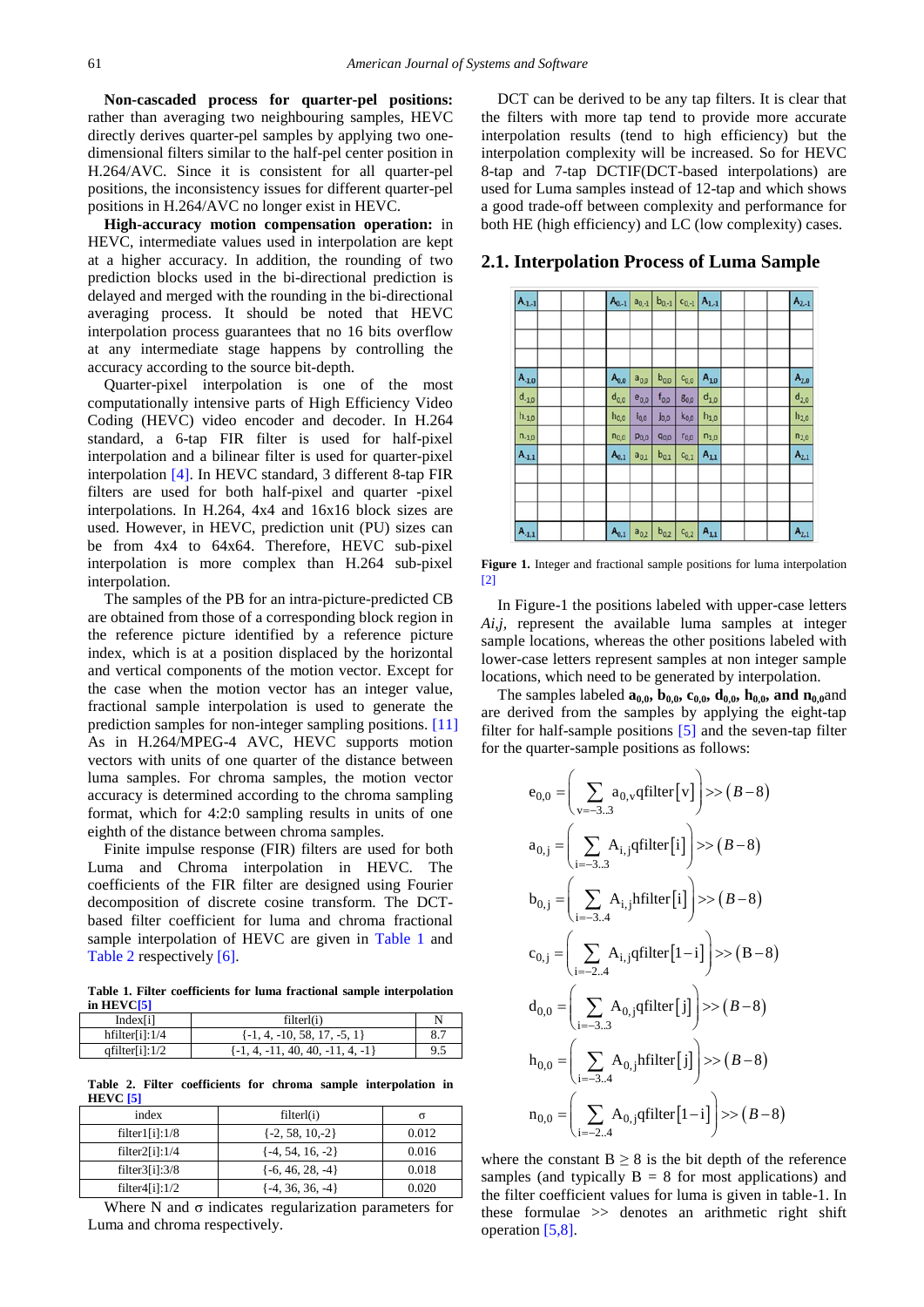The samples labelled **e**<sub>0,0</sub>, **i**<sub>0,0</sub>, **p**<sub>0,0</sub>, **f**<sub>0,0</sub>, **j**<sub>0,0</sub>, **q**<sub>0,0</sub>, **g**<sub>0,0</sub>, **k**<sub>0,0</sub> **and**  $\mathbf{r}_{0,0}$  shall be derived by applying the 8-tap filter to the samples  $\mathbf{a}_{0,i}$ ,  $\mathbf{b}_{0,i}$  and  $\mathbf{c}_{0,i}$  where  $i = -3$  to 4 in vertical direction.

$$
e_{0,0} = \begin{pmatrix} -a_{0,-3} + 4 & a_{0,-2} - 10 & a_{0,-1} \\ + 58 & a_{0,0} + 17 & a_{0,1} - 5 & a_{0,2} + a_{0,3} \end{pmatrix} / 64
$$
  
\n
$$
i_{0,0} = \begin{pmatrix} -a_{0,-3} + 4 & a_{0,-2} - 11 & a_{0,-1} + 40 & a_{0,0} \\ + 40 & a_{0,1} - 11 & a_{0,2} + 4 & a_{0,3} - a_{0,4} \end{pmatrix} / 64
$$
  
\n
$$
p_{0,0} = \begin{pmatrix} a_{0,-2} - 5 & a_{0,-1} + 17 & a_{0,0} + 58 & a_{0,1} \\ -10 & a_{0,2} + 4 & a_{0,3} - a_{0,4} \end{pmatrix} / 64
$$
  
\n
$$
f_{0,0} = \begin{pmatrix} -b_{0,-3} + 4 & b_{0,-2} - 10 & b_{0,-1} + 58 & b_{0,0} \\ + 17 & b_{0,1} - 5 & b_{0,2} + b_{0,3} \end{pmatrix} / 64
$$
  
\n
$$
j_{0,0} = \begin{pmatrix} -b_{0,-3} + 4 & b_{0,-2} - 11 & b_{0,-1} + 40 & b_{0,0} \\ + 40 & b_{0,1} - 11 & b_{0,2} + 4 & b_{0,3} - b_{0,4} \end{pmatrix} / 64
$$
  
\n
$$
q_{0,0} = \begin{pmatrix} b_{0,-2} - 5 & b_{0,-1} + 17 & b_{0,0} + 58 & b_{0,1} \\ -10 & b_{0,2} + 4 & b_{0,3} - b_{0,4} \end{pmatrix} / 64
$$
  
\n
$$
g_{0,0} = \begin{pmatrix} -c_{0,-3} + 4 & c_{0,-2} - 10 & c_{0,-1} + 58 & c_{0,0} \\ +17 & c_{0,1} - 5 & c_{0,2} + c_{0,3} \end{pmatrix} / 64
$$
  
\n
$$
k_{0,0} = \begin{pmatrix} -c_{0,-3} +
$$

## **2.2. Quarter Pixel Motion Estimation Algorithim**

Different fast sub-pixel ME algorithms have been proposed, and a number of them have been adopted by the HM reference software [\[3\].](#page-3-4) The common idea is to simplify the search pattern by applying refined prediction algorithms, and improved adaptive threshold schemes to terminate unnecessary search positionsIn an algorithm that uses the temporal information featuring the motion activities of the blocks in the previous frame has been proposed. The characteristics of the motion activities of the blocks in the current frame are predicted using this temporal information. The algorithm is shown in figure as a flowchart [\[9\].](#page-4-1)

If the MV is not equal to the best predicted MV, the current block is classified into the special block group. Otherwise, it is an ordinary block. Then, sub-pixel refinement is carried out surrounding the best integerpixel point. The sub-pixel refinement procedure is done in two parts: half-pixel refinement and quarter-pixel refinement [\[10\].](#page-4-2) For half and quarter-pixel refinements, the 4 nearest neighbours points are checked, then the 2 far neighbour points beside the best near neighbour point are checked. Before quarter-pixel refinement, decision on early termination is made. The conditions for early termination are:

- 1. The current block is a prejudged ordinary block.
- 2. The MV of its co-located block is a zero vector,

3. The MV of the current block is a zero vector after half-pixel refinement.



**Figure 2.** Flowchart of motion estimation

## **3. Simulation Results & Analysis**

## **3.1. Results of interpolation and Quarter-pel ME**

<span id="page-2-0"></span>

Reference 32x32 block at location(88.88)

Reference block after internolation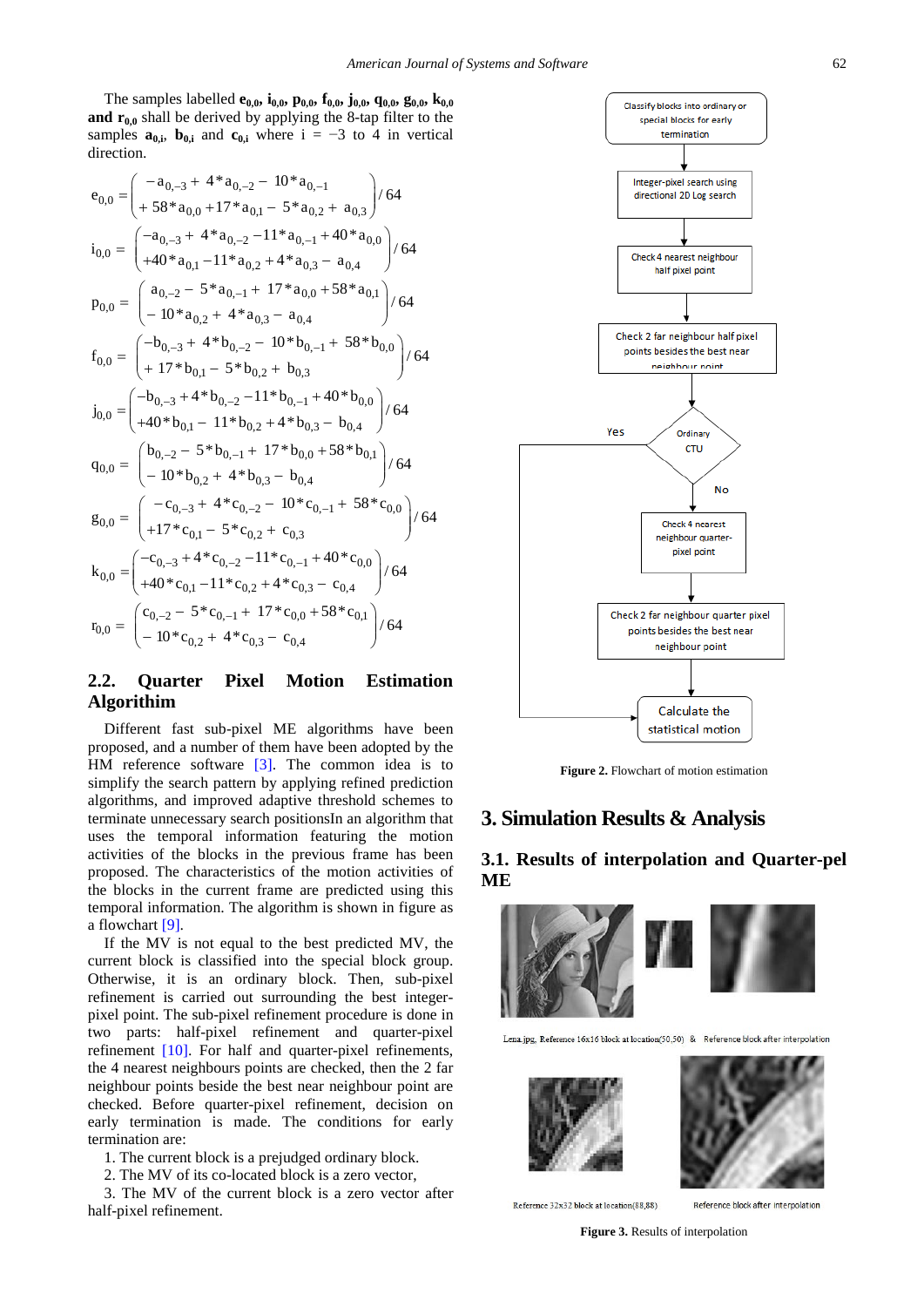HEVC supports 7-tap and 8-tap filters for implementing the process of luma interpolation. Two interpolation results are obtained by taking a reference block size of 16x16 at location (50,50) and 32x32 at location (88x88) of Lena image as given [Figure 3.](#page-2-0)

#### **3.2. Results of Quarter-pixel motion estimation**

In this section, to illustrate the implementation result of quarter-pixel motion estimation in HEVC, experiment have been carried out using MATLAB. Firstly, to demonstrate the results we are taking two qcif.yuv video frames (one is reference frame and second one is candidate or current frame). As discussed in previous section we implemented the algorithm to find the motion vector, predicted frame with PSNR and with motion compensation and the corresponding 3D mesh plot of residual.

The experiment has been carried out by taking size of CTU is 8X8. The reference video frame and candidate video frame is given in [Figure 4.](#page-3-7). For 8x8, CTU size the search block ze20x20.

<span id="page-3-7"></span>

Motion vector field between reference & candidate frame, 8x8 CTU



Predicted Frame with PSNR 30.8436dB, Abs. Difference with MC and 3D Mesh plot

#### **Figure 4.** Results of ME

#### **3.3. Comparison with DCT-based Quarterpixel Interpolation filter of H.264/AVC**

1. HEVC supports 8-tap interpolation filter for halfpixel positions and 7-tap filter for quarter-pixel positions where H.264 supports the 6-tap filter for half-pixel interpolation and the average filter for quarter-pel interpolation.

2. PSNR of predicted frame produced by the use of H.264 interpolation filter is much less in comparison to Quarter-pixel Interpolation filter of HEVC.

3. Frequency response of quarter-pel filters in HEVC are superior to those in H.264 since in the pass band the filter in HEVC are much flatter and have much smaller ripples than those in H.264/AVC.

4. The performance of the quarter-pel filters in H.264/AVC is relatively poor, especially the filters for the quarter-pel pixels e, g, p and r in the diagonal direction. In general performance gain (more than 10%) of interpolation filters in HEVC compared to H.264/AVC comes from the quarter-pel interpolations.

5. But the complexity of interpolation process in HEVC is much larger than that in H.264/AV[C\[12\].](#page-4-3)

#### **4. Conclusion**

An optimized process for the quarter-pixel interpolation based motion estimation and compression in HEVC is implemented in MATLAB. According to the experimental results, this implementation of quarter-pixel interpolation based motion estimation working as like as HEVC reference software HM5.2 with the promotion of the next generation video coding standard HEVC. Quarter-pixel interpolation using 7-tap and 8-tap filter in HEVC gives more details in comparison to 6-tap filter base quarterpixel interpolation in H.264/AVC. The computational cost of this process can be reduced utilizing parallel processing technique in the hardware implementation. To enable a parallel processing, the macro blocks (CTU) are processed on dedicated and special processor, so the all motion vectors will be outputted for an individual frame at the same time. This technique definitely reduces the time and computation complexity, but also increases the requirement of hardware resources.

## **References**

- <span id="page-3-0"></span>[1] Jens-Rainer Ohm and G. J. Sullivan, "High Efficiency Video Coding : The Next Frontier in Video Compression," IEEE Signal Processing Magazine, pp. 153-158, January 2013
- <span id="page-3-1"></span>[2] Wang Gang, C. Hexin, C. Maianshu, "A Study on Sub-pixel Interpolation Filtering Algorithim and Hardware Structural Design Aiming at HEVC," Telkomnia, Vol. 11, No. 12, pp. 7564-7570, Dec. 2013.
- <span id="page-3-4"></span>[3] B. Bross, W. J. Han, J. R. Ohm, G. J. Sullivan, T. Wiegand, "High Efficiency Video Coding (HEVC) Text Specification Draft 7", JCTVC-I1003, May 2012.
- <span id="page-3-5"></span>[4] M.T. Pourazad, C. Doutre, M. Azimi, P. Nasiopoulos, "HEVC: The New Gold Standard for Video Compression", IEEE Consumer Electronics Magazine, July 2012.
- <span id="page-3-2"></span>[5] G. J. Sullivan, J.-R. Ohm, W.-J. Han, and T. Wiegand, "Overview of the High Efficiency Video Coding (HEVC) Standard", IEEE Trans. Circuits and Systems for Video Technology, Vol. 22, No. 12, pp. 1649-1668, Dec. 2012.
- <span id="page-3-6"></span>[6] Kim, et al, "Block portioning structure in the HEVC standard,"IEEE Trans. On circuits and system for video tecnkology, vol. 22, pp. 1697-1706, Dec. 2012.
- <span id="page-3-3"></span>[7] Chih-Ming Fu, Elena Alshina, A. Alshin, Y.W. Huang, C.Y. Chen, "Sample Adaptive Offset in the HEVC Standard," IEEE Trans. Circuits and Systems for Video Technology, Vol. 22, No. 12, pp. 1755, Dec. 2012.
- [8] F. Bossen, Et. Al, HEVC complexity and implementation analysis," IEEE Trans-actions on Circuits and Systems for Video Technology, vol. 22, no. 12, pp. 1685-1696, Dec 2012.